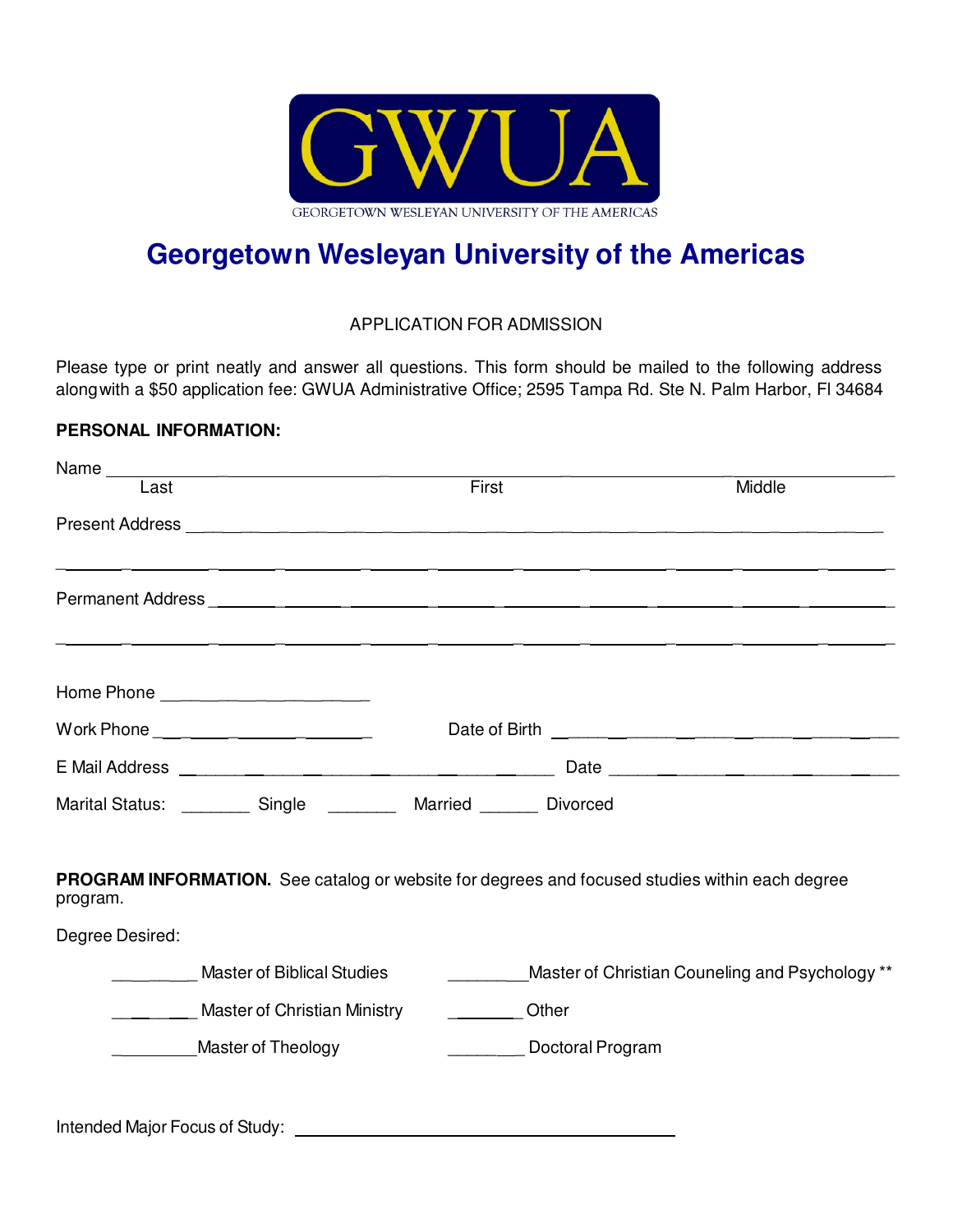#### **EDUCATIONAL INFORMATION:**

Please include information concerning all post-secondary education and have schools mail transcripts directly to GWUA.

| Name of Institution and Location | <b>Years Attended</b> | Degree Earned | Major |
|----------------------------------|-----------------------|---------------|-------|
|                                  |                       |               |       |
|                                  |                       |               |       |
|                                  |                       |               |       |
|                                  |                       |               |       |
|                                  |                       |               |       |

Have you ever been placed on academic probation, suspended or expelled by an institution? \_\_\_\_\_\_\_\_\_\_\_\_\_\_\_\_ If yes, please give school name, date and reason:

#### **EMPLOYMENT INFORMATION:**

List types of work or responsibilities for the last ten years, beginning with your present or most recent position.

| Employer | Dates | Position/Responsibilities |
|----------|-------|---------------------------|
|          |       |                           |
|          |       |                           |
|          |       |                           |
|          |       |                           |
|          |       |                           |
|          |       |                           |

| <b>Church Affiliation</b> |                                                          |  |  |
|---------------------------|----------------------------------------------------------|--|--|
|                           |                                                          |  |  |
|                           |                                                          |  |  |
|                           |                                                          |  |  |
| Pastor's Name             | <u> 1980 - Jan Barat, Amerikaansk politiker († 1908)</u> |  |  |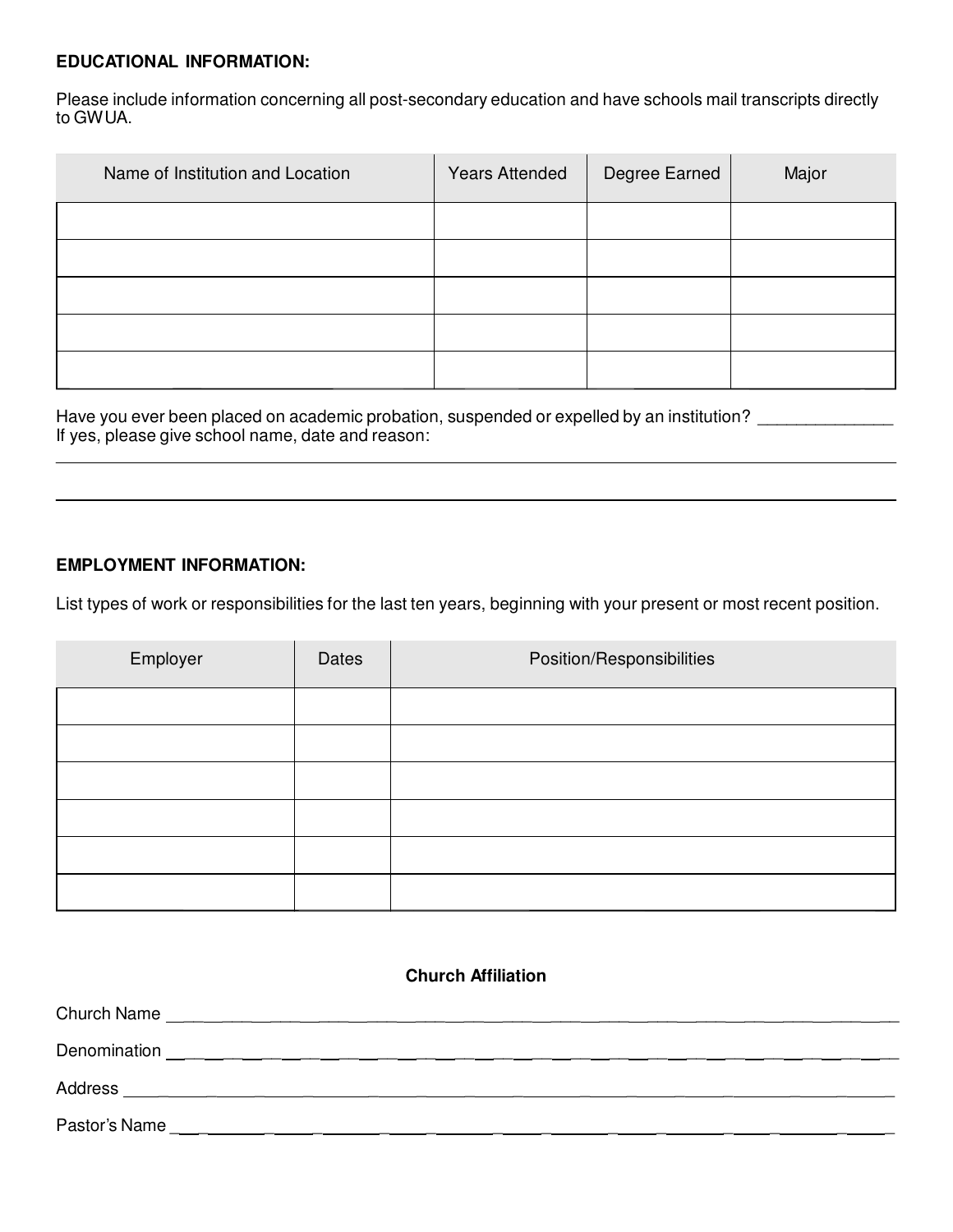### **References**

| Who/what most influenced your decision to apply? Please be specific.                                                                                                                                                                                                                                                                                                                     |                                                                                                                                                                                                                                |  |  |
|------------------------------------------------------------------------------------------------------------------------------------------------------------------------------------------------------------------------------------------------------------------------------------------------------------------------------------------------------------------------------------------|--------------------------------------------------------------------------------------------------------------------------------------------------------------------------------------------------------------------------------|--|--|
| Have you been promised a scholarship or discount? If yes, explain.                                                                                                                                                                                                                                                                                                                       |                                                                                                                                                                                                                                |  |  |
|                                                                                                                                                                                                                                                                                                                                                                                          | How did you hear of GWUA? Notice that the state of the state of the state of the state of the state of the state of the state of the state of the state of the state of the state of the state of the state of the state of th |  |  |
| Attach a photocopy of your driver's license.                                                                                                                                                                                                                                                                                                                                             |                                                                                                                                                                                                                                |  |  |
| Attach two recent photographs of yourself (wallet-size, full-face view).                                                                                                                                                                                                                                                                                                                 |                                                                                                                                                                                                                                |  |  |
| Include a check, made payable to Georgetown Wesleyan University, for the application fee of \$50 (USD).                                                                                                                                                                                                                                                                                  |                                                                                                                                                                                                                                |  |  |
| As a religious school, GWUA is not currently accredited by any regional accrediting institution recognized by the<br>US Department of Education. No guarantee is implied or promised for transferal of credit to any government<br>agencies or accredited schools. Normally, the receiving institutions or agencies determine which courses they<br>will accept on a case-by-case basis. |                                                                                                                                                                                                                                |  |  |
|                                                                                                                                                                                                                                                                                                                                                                                          | I certify that my answers to all questions on this application are complete and accurate.                                                                                                                                      |  |  |

\_\_ \_ \_ \_ \_ \_ \_ \_ \_ \_ \_ \_ \_ \_ \_ \_ \_ \_ \_ \_ \_ \_ \_ \_ \_ \_ \_ \_ Signature of Applicant Date Date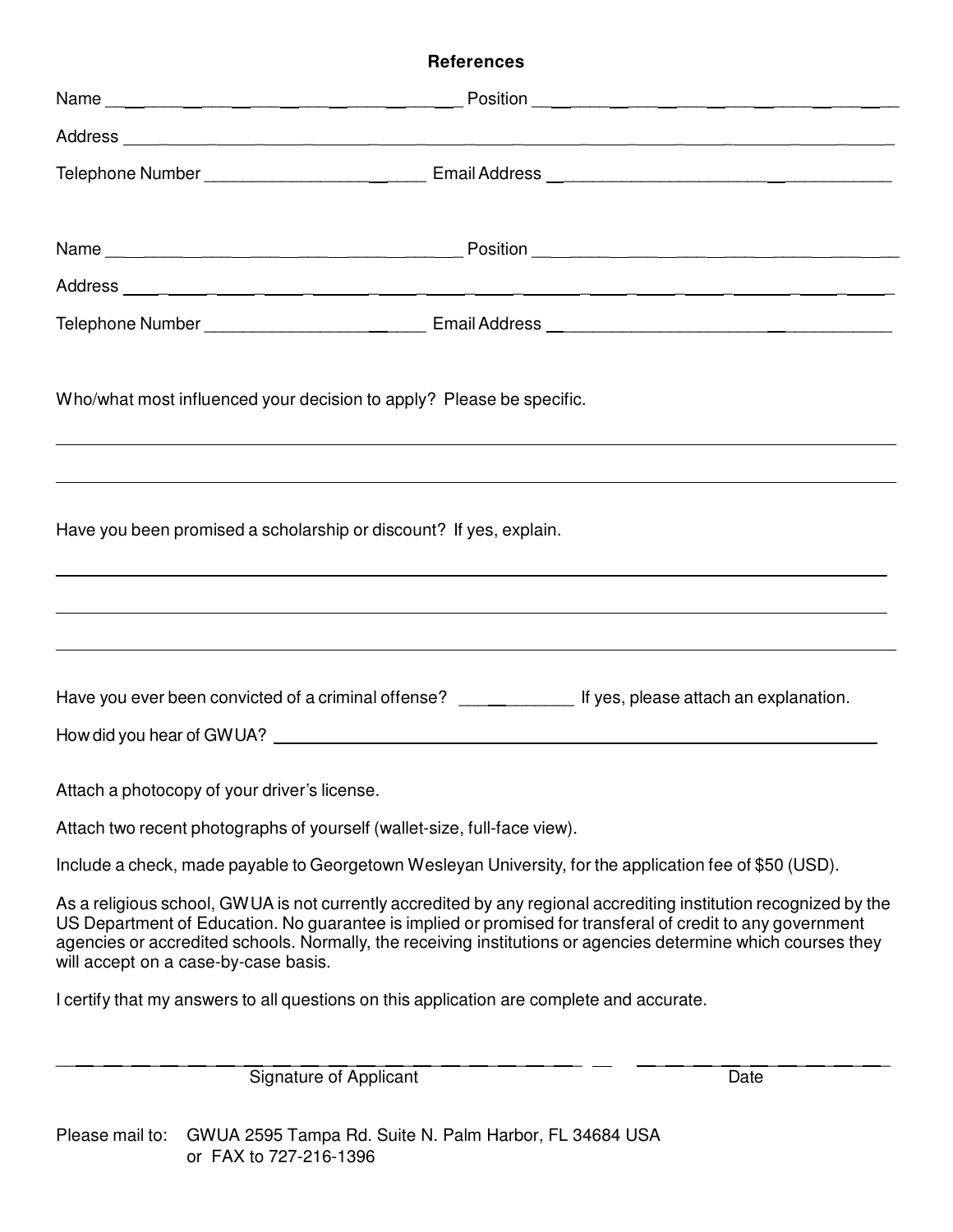

# **Georgetown Wesleyan University of the Americas**

REFERENCE FORM

#### **To the Applicant:**

Print two copies of this form. Fill out the personal information in the table directly below and give this reference form to a church leader, supervisor, teacher or former employer who knows you well. This person should complete the form and return to the Admissions Office.

### **To the Person Filling Out the Form:**

The undersigned student is requesting your recommendation for acceptance at Georgetown Wesleyan University of the Americas (GWUA). Any information you include on this form will be kept strictly confidential. Please mail this form directly to: GWUA 2595 Tampa Rd. Ste. N Palm Harbor, FL 3484 USA. For more information about GWUA, feel free to browse our website at www.gwua.net.

| <b>Please Print</b>                                                                     |
|-----------------------------------------------------------------------------------------|
|                                                                                         |
|                                                                                         |
| ,我们也不会不会不会。""我们的,我们也不会不会不会不会。""我们的,我们也不会不会不会不会不会。""我们的,我们也不会不会不会不会。""我们的,我们也不会不会        |
|                                                                                         |
| Everything beyond this point is to be filled out by your reference and is confidential. |
|                                                                                         |
|                                                                                         |
|                                                                                         |
|                                                                                         |

1. Rate the applicant in each of the indicated areas.